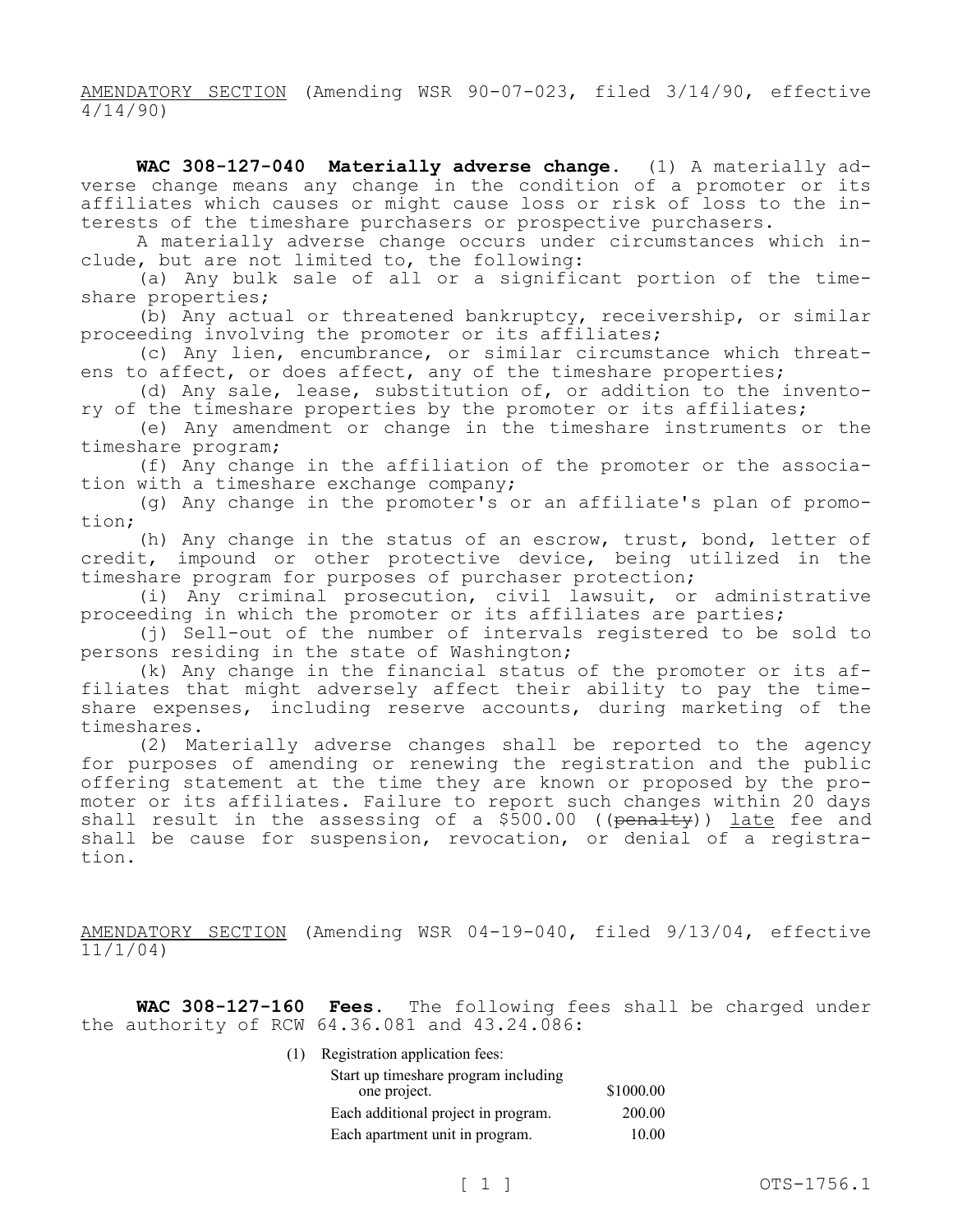|     | The first unit of personal property in the<br>timeshare program.                                                                                            | 500.00  |
|-----|-------------------------------------------------------------------------------------------------------------------------------------------------------------|---------|
|     | Each additional unit of personal property<br>in the timeshare program.                                                                                      | 100.00  |
|     | Businesses of listing or brokering resale<br>intervals.                                                                                                     | 500.00  |
| (2) | Interval Fees:                                                                                                                                              |         |
|     | For each interval through one thousand.                                                                                                                     | 1.00    |
|     | Intervals beyond one thousand.                                                                                                                              | 0.00    |
|     | Each monthly filing of listings of resale<br>intervals (in lieu of interval fees for<br>resale intervals).                                                  | 10.00   |
| (3) | Renewal fees:                                                                                                                                               |         |
|     | Timeshare program including one<br>project.                                                                                                                 | 500.00  |
|     | Late renewal fee for timeshare program.                                                                                                                     | 2000.00 |
|     | Each additional project to a maximum of<br>five projects.                                                                                                   | 200.00  |
|     | Each apartment unit - to maximum of<br>twenty-five apartment units.                                                                                         | 10.00   |
| (4) | Consolidation fees:                                                                                                                                         |         |
|     | Each additional project added.                                                                                                                              | 200.00  |
|     | Each additional apartment unit.                                                                                                                             | 10.00   |
|     | The first additional unit of personal<br>property being consolidated.                                                                                       | 250.00  |
|     | Each additional unit of personal property<br>added in one consolidation.                                                                                    | 100.00  |
| (5) | Exemption fees:                                                                                                                                             |         |
|     | Programs consisting of a single<br>apartment unit in a single project<br>with fifty-two or fewer intervals.                                                 | 250.00  |
|     | All other types of programs.                                                                                                                                | 1000.00 |
| (6) | Impound fees:                                                                                                                                               |         |
|     | Initial establishment of an impound,<br>escrow, trust, or other arrangement<br>requiring a depositary.                                                      | 500.00  |
|     | Each required periodic report.                                                                                                                              | 50.00   |
| (7) | Advertising fees:                                                                                                                                           |         |
|     | Each initial submission of advertisement<br>whether or not submitted in a timely<br>manner, and whether or not in use at<br>the time of payment.            | 25.00   |
|     | Examination of advertisement which are<br>for the purpose of marketing<br>surveys and not involving an<br>examination of project or program<br>instruments. | 150.00  |
| (8) | Fees for persons in the business of offering<br>commercial promotional programs:                                                                            |         |
|     | Registration of individual.                                                                                                                                 | 500.00  |
| (9) | Salespersons fees:                                                                                                                                          |         |
|     | ((Registration)) Initial application,<br>including first timeshare company<br>association.                                                                  | 25.00   |
|     | ((Renewal)) Each timeshare company                                                                                                                          |         |
|     | association after the first.                                                                                                                                | 25.00   |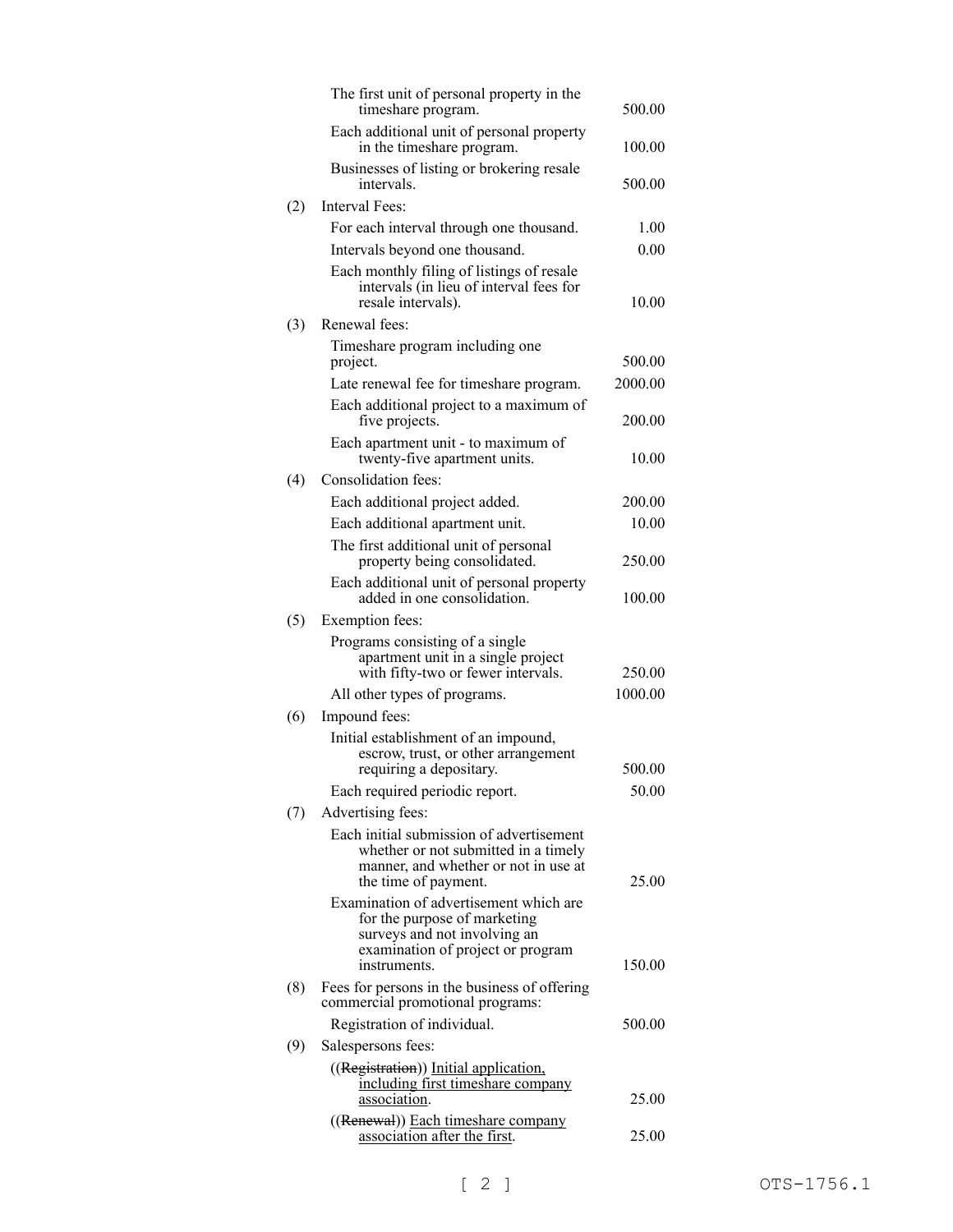| ((Transfer)) Renewal.                                                                                                                                                                                                                                                                                            | $25.00$ per |
|------------------------------------------------------------------------------------------------------------------------------------------------------------------------------------------------------------------------------------------------------------------------------------------------------------------|-------------|
|                                                                                                                                                                                                                                                                                                                  | timeshare   |
|                                                                                                                                                                                                                                                                                                                  | company     |
|                                                                                                                                                                                                                                                                                                                  | association |
| (10) Fees for amendment of registration:                                                                                                                                                                                                                                                                         |             |
| For a timely submission of an<br>amendment filing.                                                                                                                                                                                                                                                               | 25.00       |
| $((Penalty))$ Late fee for failure to file an<br>amendment within twenty days of<br>the occurrence of a materially<br>adverse change.                                                                                                                                                                            | 500.00      |
| $(11)$ Inspection fees:                                                                                                                                                                                                                                                                                          |             |
| Applicants and registrants shall pay the cost of<br>inspections conducted pursuant to chapter 64.36<br>RCW. The inspection fees shall be paid prior to<br>the granting of a registration or consolidation.<br>The inspection fee shall be the actual cost to the<br>department for conducting of the inspection. |             |

AMENDATORY SECTION (Amending WSR 90-07-023, filed 3/14/90, effective  $\frac{1}{4/1}$ 4/90)

**WAC 308-127-210 Relationship of timeshare promoters and salespersons and real estate brokers and salespersons.** (1) ((A)) An active timeshare salesperson registration shall be ((registered to a specif- $\pm$ e)) associated with one or more timeshare promoters who (( $\theta$ as)) have one or more timeshare offerings registered in this state. The promoter shall have full responsibility for all activities of the promoter's timeshare salesperson which relate to offering timeshares for sale.

(2) An active real estate broker or salesperson may act as the brokerage agent of one or more timeshare promoters without registering as a timeshare salesperson. However, this exemption from registration as a timeshare salesperson applies only when the exempted person is performing real estate brokerage in compliance with chapter 18.85 RCW. Further, this exemption only pertains to the timeshare salesperson registration requirement. All other provisions of the Timeshare Act apply to real estate brokers and salespersons offering timeshares for sale.

(3) A natural person may be registered as a timeshare salesperson while licensed as a real estate broker or salesperson. However, the salesperson shall conduct timeshare activities and maintain associated business records separate and apart from his or her real estate broker or salesperson activities and records. The term "separate and apart" shall not preclude location of timeshare salesperson and real estate brokerage activities at the same office.

(4) Any individual who is registered as a timeshare salesperson and licensed as a real estate broker or salesperson shall disclose in writing to the recipient of a timeshare sales offer whether he or she is acting as the timeshare salesperson of a promoter or a real estate broker or salesperson at the time he or she presents the public offering statement.